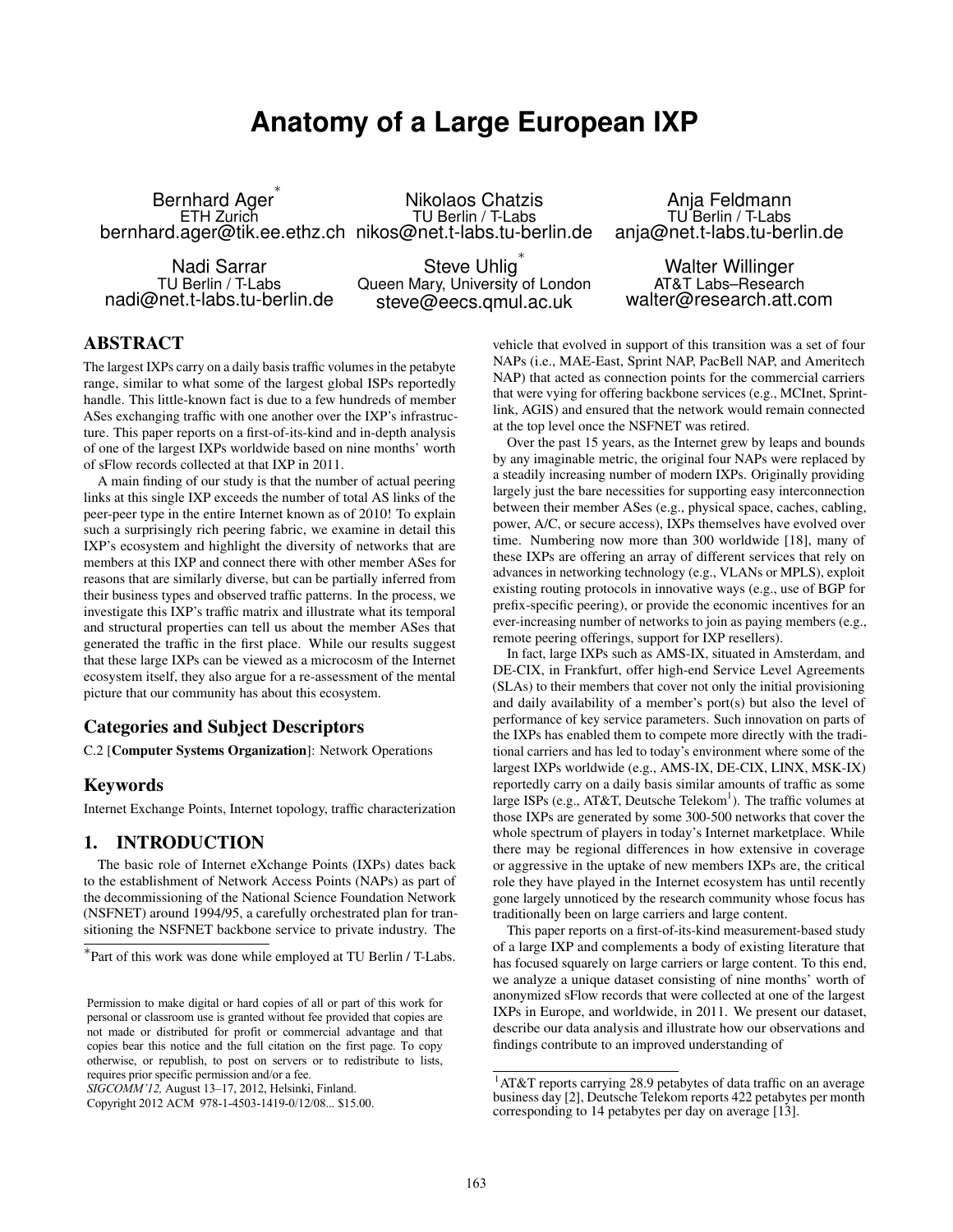- the AS-level Internet; that is, the structure and dynamics of the Internet as a network of networks or ASes;
- the Internet peering ecosystem; that is, the practices and economic incentives that drive the market for Internet interconnection and peering between ASes; and
- the Internet inter-domain traffic; that is, the quantity and quality of the traffic exchanged among ASes.

Specifically, the main contributions of our work fall into three categories. First, we show that this large IXP exhibits a surprisingly rich peering fabric in support of the many business objectives of its members. In particular, in terms of AS links of the peer-peer type that are typically established among member AS pairs we show that this IXP has close to 400 members which have established some 67 % (or more than 50,000) of all possible such peerings and use them for exchanging some 10 PB of IP traffic daily. *To put this number in perspective, note that as of 2010, the number of inferred AS links of the peer-peer type in the Internet was reported to be around 40,000 – less than what we observe at this particular IXP alone!*

To explain this startling difference between the number of peerings observed at this IXP (i.e., ground truth) and the number of known peer-peer AS links Internet-wide, we show which portion of the IXP's actual peering matrix is and is not visible when relying on the publicly available BGP data that has formed the basis for much of the past and recent work on inferring the Internet's ASlevel connectivity. To further highlight this issue, we illustrate why a large portion of this IXP's actual peering matrix remains invisible even to measurement efforts that go beyond the current state-ofthe-art, either with respect to BGP-derived data or traceroute-based measurements, or a combination of the two. By combining our finding of an enormously rich peering fabric among the members of this IXP with an accurate picture of their upstream connectivity (i.e., customer-provider relationships) that is reportedly quite accurate [\[11,](#page-11-3) [38\]](#page-11-4), we are able to reconcile the traditionally-assumed hierarchical structure of the Internet with recent claims about a flattening of that structure. Indeed, while the traditional tier-structure of the Internet is still recognizable and can be largely recovered, the observed rich peering fabric at this IXP enables connectivity among networks of all different types and is essentially agnostic of any tier structure. Thus, at least as far as connectivity for the part of the Internet that involves this IXP is concerned, the observed IXP-related peerings provide a myriad of shortcuts and essentially complement any perceived or real hierarchical structure. Note that this realization of a much more elaborate interconnect structure than previously assumed says nothing about how these existing peering links are used to carry traffic.

To address the issue of how much and what type of traffic is traversing this IXP's infrastructure via public peering links, our second main contribution consists of an in-depth analysis of the available sFlow records. By examining the members of this large IXP and with which other members they peer and exchange traffic with, we highlight that large IXPs are a microcosm of the Internet as a whole in terms of types of networks, business relationships, or traffic. We observe various types of networks, from tier-1 to regional and local ISPs, large/medium/small content, host and service providers, content distribution networks (CDN), and a spectrum of academic and enterprise networks. With which other networks these networks establish peering connections at this IXP and exchange what type of traffic has nothing to do with their standing within the traditionally-assumed tier structure, but is largely dictated by economic considerations and business objectives and reflects a wealth of reasons and incentives for why the different types of networks make use of the various service offerings at this IXP.

Our third contribution is motivated by the existing large body of literature on traffic engineering for ISPs that relies critically on understanding how routing policies internal and external to the ISP affect the traffic flow over the ISP's infrastructure and ultimately result in what is commonly referred to as the ISP's intra-domain traffic matrix. In contrast to large ISPs, an IXP's infrastructure as well as the logical connectivity and routing at an IXP are significantly less complex and make it relatively easy to compute an IXP's traffic matrix and use it as a key input to IXP-specific methods in support of an efficient and effective management and operation of its infrastructure in a dynamic IXP marketplace. Despite the significant amount of traffic that the largest IXPs carry, especially when compared to the largest global ISPs, we are not aware of any research paper that provides an even remotely realistic picture of the traffic traversing an IXP. To fill this void, this paper is the first to obtain and characterize the traffic matrix of one of the largest IXPs, with a particular focus on traffic variability and dependency over time and in space (i.e., across ASes), and application mix. Knowledge of an IXP's traffic matrix and its properties in conjunction with emerging new routing strategies at IXPs is critical for exploring what-if scenarios that an IXP may want to run before announcing new services, encouraging members to send more traffic through the IXP, or for deciding when to upgrade its infrastructure and how.

The remaining part of the paper is structured as follows. In Section [2,](#page-1-0) we provide information about the large European IXP that we study and discuss the available sFlow records. Using this data, we examine in Section [3](#page-3-0) the IXP's peering fabric and contrast our findings with results that rely exclusively on data that have been collected without the active participation of the IXP. Studying the members at this IXP as well as how and why they connect to other member ASes, we provide in Section [4](#page-5-0) a detailed account of this IXP's ecosystem. In Section [5,](#page-8-0) we focus on the IXP's traffic matrix and report on some of its key characteristics. We elaborate on some of the implications of our findings and the new challenges they pose in Section [6,](#page-9-0) discuss related work in Section [7,](#page-10-0) and conclude in Section [8](#page-10-1) with a summary of our main findings.

# <span id="page-1-0"></span>2. A LARGE EUROPEAN IXP

In this section, we provide a high-level overview of the infrastructure and operations of a large European IXP. We discuss the data that we obtained from this IXP, and present some basic facts about the member ASes of this IXP and about its overall traffic.

# 2.1 IXP overview

The main business model of an IXP is to operate and manage a physical infrastructure in support of public and private Internet interconnection. In this paper, we focus on the public part of an IXP's infrastructure where the IXP's revenues derive mainly from selling network interfaces or ports to customer networks (i.e., ASes) and supporting different types of interconnection arrangements. Such customer networks are referred to as member ASes. A member AS has the advantage to gain network connectivity to all other members of the IXP. However, interconnection arrangements reflect bi-lateral agreements<sup>[2](#page-1-1)</sup> between a pair of member ASes, and these networks may want to impose certain conditions to ensure that they connect only to certain other networks or connect with them in ways that reflect their business model and support their market strategies.

What makes the IXP substrate of the Internet (i.e., the IXPs, their member ASes, and the peerings among these member ASes at those IXPs) such a vibrant marketplace is that the incentives for

<span id="page-1-1"></span> $2^2$ For the purposes of this paper, we view multi-lateral peering agreements as a collection of bi-lateral peering agreements.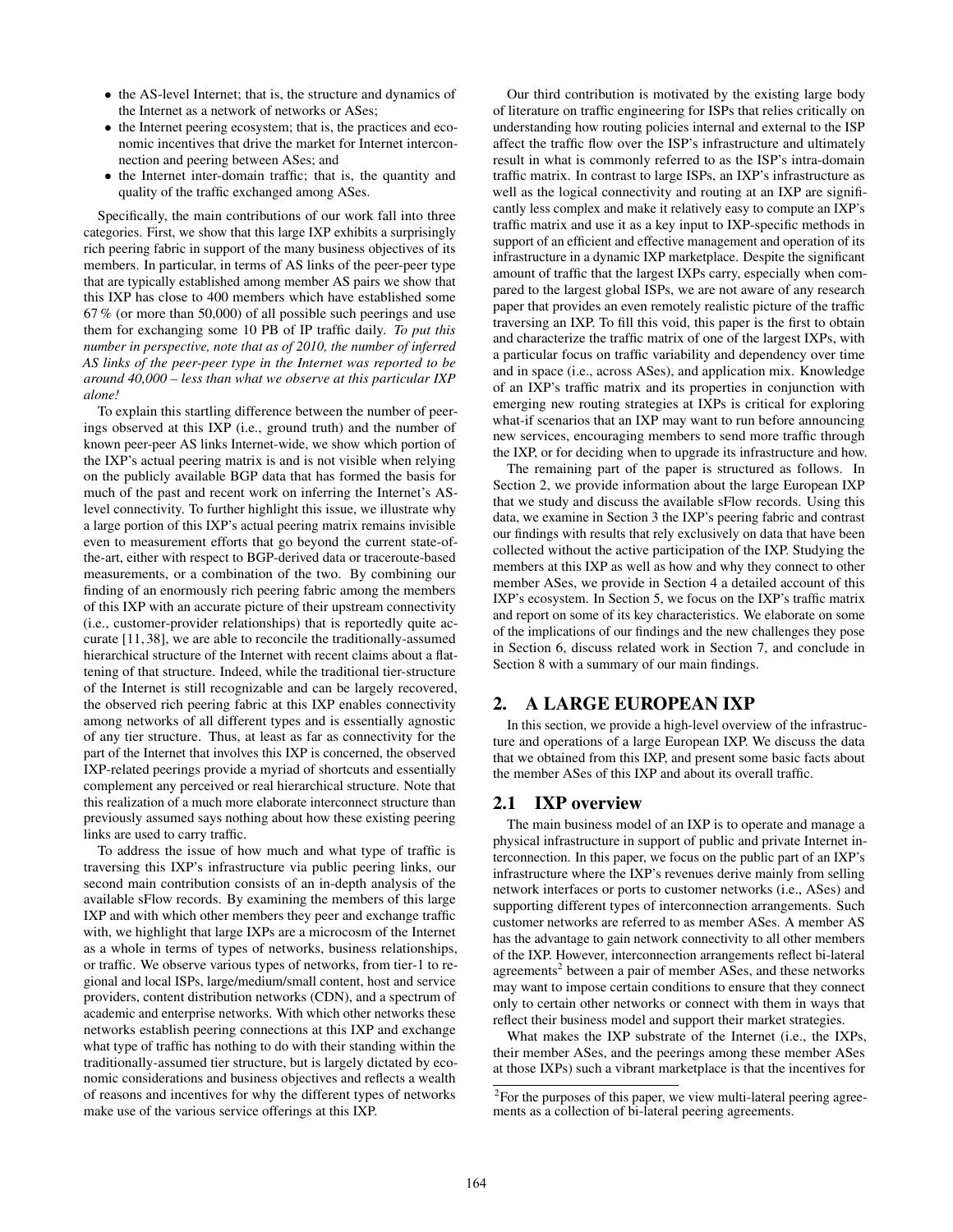<span id="page-2-0"></span>

<span id="page-2-2"></span>Figure 1: IXP architecture and traffic statistics for the Nov/Dec week.

networks to become members at such public peering platforms are as diverse as the growing number of increasingly diverse ASes. For example, a CDN interested in optimizing its performance while keeping its cost low might want to choose an open peering policy to encourage direct and settlement-free traffic exchange at an IXP with as many networks as possible. On the other hand, large ISPs are likely to be interested in establishing peering relationships with other ISPs of about the same size. To achieve this objective, they may want to base their peering decision on a selective peering policy that allows them to deny peering with small ISPs, thus retaining them as paying customers in customer-provider type interconnection arrangements that are more lucrative. Transit networks have yet different objectives for using an IXP – they look at an IXP as a point of sale of their upstream connectivity offerings. In general, the larger the number of member ASes at an IXP, the more attractive that IXP is as a peering platform. This explains to a large degree the high level of innovation that the IXP marketplace has experienced in the process of becoming a vital component of the Internet ecosystem.

## 2.2 IXP infrastructure and data

Figure [1\(a\)](#page-2-0) illustrates a high-level overview of the architecture of our IXP. Although complex to maintain and scale, the infrastructure of this large IXP is typical of large IXPs in general, and the IXP's operation can be described in simple terms. The IXP provides a layer-2 switching fabric and each of the member ASes connects its access router to that switching fabric. When a pair of member ASes decides to peer at the IXP, they establish a BGP session between their access routers which, in turn, enables the exchange of IP traffic over this peering link across the IXP's infrastructure.

The volume and properties of the traffic exchanged at an IXP depend on the number of member ASes, the location and scope of the activities of the IXP, the IXP's service offerings, and if the IXP operates for profit or as a non-profit organization [\[18\]](#page-11-0). In this paper, we consider the traffic that is exchanged over the public peering fabric supported by the switching infrastructure of the IXP. In particular, for this study, we rely on nine months' worth of continuous sFlow [\[47\]](#page-11-5) records that were collected in 2011 at the IXP's infrastructure using a random sampling of 1 out of 16k packets. Our sFlow records capture the first 128 bytes of each sampled packet, thus giving us access to the IP and TCP headers. The sFlow capturing process includes an anonymization step in which IP addresses are scrambled while maintaining prefix consistency [\[19\]](#page-11-6).

The efforts we made to assess the quality of the available sFlow records included checking for sampling bias and identifying and filtering out less than  $1\%$  of the total traffic that was immaterial for our study. For example, since sFlow sampling is performed simultaneously and independently by multiple switches within the

<span id="page-2-3"></span><span id="page-2-1"></span>

| Table 1: Overview of IXPs sFlow dataset. |  |  |  |
|------------------------------------------|--|--|--|
|                                          |  |  |  |

|                               | Apr $25$ | Aug $22$ |          | Oct $10$ Nov 28 |
|-------------------------------|----------|----------|----------|-----------------|
|                               | May 1    | Aug 28   | Oct $16$ | Dec 4           |
| <b>Identified member ASes</b> | 358      | 375      | 383      | 396             |
| Router IPs                    | 426      | 445      | 455      | 474             |
| MAC addresses                 | 428      | 448      | 458      | 474             |
| Tier-1                        | 13       | 13       | 13       | 13              |
| Tier-2                        | 281      | 292      | 297      | 306             |
| Leaf                          | 64       | 70       | 73       | 77              |
| Countries of member ASes      | 43       | 44       | 45       | 47              |
| Continents of member ASes     | 3        | 3        | 3        |                 |
| Average packet rate (Mpps)    | 142      | 150      | 166      | 174             |
| Average bandwidth (Gbps)      | 838      | 863      | 954      | 992             |
| Daily avg volume (PB)         | 9.0      | 9.3      | 10.3     | 10.7            |
|                               |          |          |          |                 |

IXP's infrastructure, there may exist a bias toward such flows that traverse multiple sampling points. When counting the number of different sFlow probes that capture packets exchanged between the same pair of member router interfaces (MAC addresses), we found that more than 99 % of these flows were only sampled by a single probe, providing hard evidence that our data is not corrupted by this sampling bias. As for immaterial traffic, we filtered out all traffic contributed by the IXP's management machines (e.g., route servers) as well as broadcast and multicast traffic, except for ARP packets. Finally, we also eliminated all IPv6 traffic as it constitutes less than 1 % of the overall traffic (in bytes or packets) at this IXP.

## 2.3 IXPs: A moving target

Studying one of the largest IXPs means chasing a moving target. Large IXPs present a changing environment, with a number of different dynamic factors acting on different time scales. Over large time scales (i.e., annual or monthly), there are changes due to new IXP policies. On more medium time scales (i.e., weekly), there is churn in IXP membership (e.g., new members join, but there are also potential departures from the IXP associated with mergers and acquisitions), number of switch ports, and peerings (e.g., new peerings are established, de-peerings, or peering changes such as switching from a public peering arrangement to a private peering). On small time scales (e.g., daily or hourly and below), traffic variations are the main cause for changing IXP conditions.

To address this aspect, instead of analyzing the entire nine months of essentially uninterrupted sFlow measurements from our IXP, we selected four one week-long periods during late April, late August, mid-October, and late November/early December of 2011. We selected weekly periods based on the fact that the AS membership at our IXP was by and large stable during the course of a week. At the same time, choosing four one week-long periods from the nine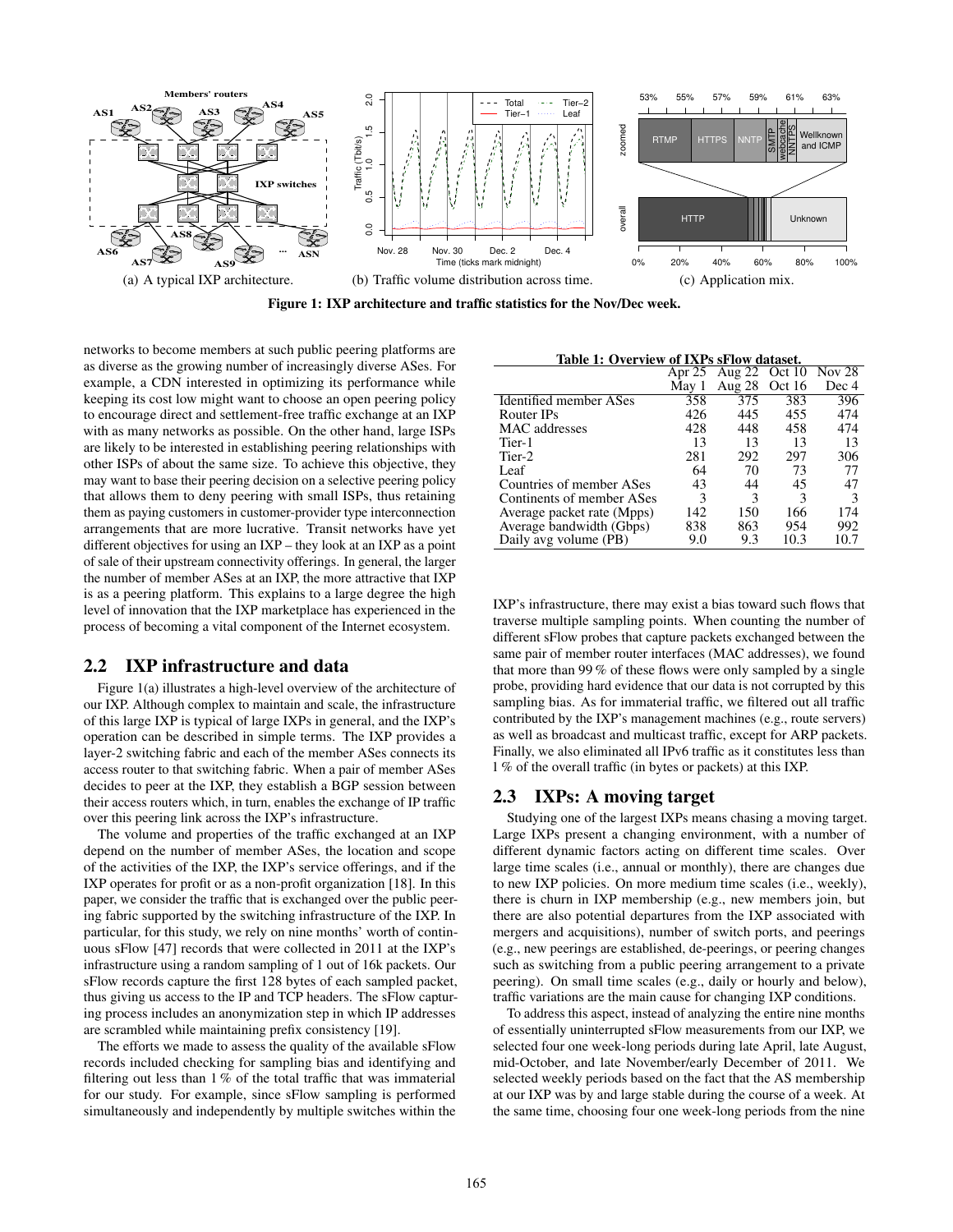months long sFlow measurements results in four snapshots that – as seen from Table [1](#page-2-1) – capture some of the churn that our IXP faces on the medium to large time scales. In particular, we note a steady increase in the number of members of our IXP and in the traffic volume they generated during the nine months long measurement period. How these and other changes manifest themselves in the IXP's peering fabric and its use is the theme of the next sections.

In the rest of this paper, we use the Nov/Dec data to illustrate our main findings. Where appropriate, we also include the results for the data of the other three weeks. Overall, we find that their analysis is consistent with the results we report here for the Nov/Dec data. In addition, we also spot-checked our results against a number of additional one week-long data and found no inconsistencies.

# 2.4 Membership and traffic statistics

To identify the active member ASes at our IXP during a given time period, we had to determine between which member ASes an observed IP packet is being forwarded. To this end, we relied on layer-2 information (i.e., MAC addresses) since the IP addresses in the header of the observed packets were those of the communication endpoints, not the routers on the path. We mapped MAC addresses to router IP addresses and their respective AS numbers by combining link-layer information from sampled ARP packets with routing data obtained from a publicly available looking glass at the IXP. This allowed us to identify 98 % of the members' routers. In the end, we succeeded in determining for more than 99 % of all observed sFlow packet samples their respective originating and receiving member ASes and as a result, we were able to identify for each week more than 350 AS members, each using between one and three logical router interfaces (see the first three rows in Table [1\)](#page-2-1). The remaining less than 1 % of the exchanged traffic volume consists of IPv6 traffic and traffic that we could not associate with any member AS.

Being able to identify the IXP's members for a given time period, we examined next the member ASes of the IXP in each of the four weeks in more detail and report in rows 4 to 8 in Table [1](#page-2-1) overall information about their tier level, country and continent. We considered the networks listed in Renesys "baker's dozen" [\[41\]](#page-11-7) to be tier-1 ISPs and used the AS rank data provided by CAIDA [\[5\]](#page-11-8) to classify the remaining members as tier-2 or leaf networks<sup>[3](#page-3-1)</sup>. To this end, we classified a member AS as a tier-2 network iff it has both provider as well as customer ASes and as a leaf network iff it has only provider ASes. Based on this straightforward classification scheme that is largely agnostic to network specifics such as business, size, or traffic, we observed that irrespective of the considered time period, the vast majority of members of the IXP are tier-2 networks. At the same time, all the tier-1 ISPs in Renesys "baker's dozen" list are members of our IXP. To determine the country and continent of each member AS, we relied on the country code field that can be found in the AS's whois data. While the IXP members are from more than 40 countries in three continents, most of the member ASes are part of the European Internet scene. To highlight the geographic concentration even more, a majority of those European member ASes offer services in the same country in which our IXP is situated.

Figure [1\(b\)](#page-2-2) shows that for the Nov/Dec week, the total daily traffic volume generated by the member ASes and exchanged over the IXP's public switching infrastructure was in the petabyte range and followed a pronounced time-of-day pattern that is well-synchronized with the daily business or user activities in the country where our IXP is situated. In agreement with the observed tier-membership of the IXP's member ASes, the tier-2 networks were responsible

for most of the total traffic volume. Rows 9, 10, and 11 in Table [1](#page-2-1) provide information about the total traffic volume for each of the four weeks considered, namely the average packets per second, average bits per second, and average daily volume.

Not surprisingly, when breaking down the total traffic volume that traverses the IXP by member AS, we observe a skewed distribution, irrespective of whether we consider sent or received bytes. Indeed, less than 3 % of the member ASes were responsible for about 30 % of the total traffic and less than 30 % of the member ASes were responsible for close to 90 % of the traffic in the Nov/Dec week. Especially noteworthy is that while all tier-1 ISPs are members at this IXP and, with one exception, do exchange traffic over the IXP's public peering infrastructure, contrary to other parts of the Internet, they contribute relatively little to the total traffic volume, presumably because their high volume traffic travels over private peering links supported by the non-public part of this IXP's infrastructure. At the same time, the observed link load of public peerings involving tier-1 ISPs at this IXP was typically higher than average and causes some of those tier-1 ISPs to be included in the 30 % of members that generated close to 90 % of the total traffic volume.

Lastly, an added benefit of working with sFlow records is that it enabled us to examine the IXP traffic by applications. To this end, we separated the ICMP from the TCP and UDP packet samples by looking at their protocol field, and (when possible) associated the TCP and UDP packet samples with an application by looking at their source and destination port numbers and relying on the publicly available lists of port numbers used by the most popular applications. Figure [1\(c\)](#page-2-3) shows the application mix for the Nov/Dec week. While this straightforward approach cannot account for roughly 35 % of the bytes, we clearly see that HTTP is the most dominant application, accounting for more than 50 % of the bytes. This observation is consistent with recent reports from inter-AS traffic studies [\[28\]](#page-11-9) and measurements of residential networks [\[30\]](#page-11-10). The next most popular applications are RTMP, HTTPS, and NNTP, the last of which has been reported to be used as a file sharing alternative [\[26\]](#page-11-11).

# <span id="page-3-0"></span>3. AN IXP-CENTRIC VIEW OF AS-LEVEL **CONNECTIVITY**

The logical construct known as the AS-level Internet where nodes represent ASes and links denote AS relationships has no room for directly accounting for physical and geographically well-defined components of the Internet's infrastructure such as IXPs. As a result, an IXP's public peering fabric; i.e., the set of (bi-directional) AS relationships of the peer-peer type (P-P links<sup>[4](#page-3-2)</sup>, for short) that exist among pairs of member ASes of the IXP and express routing policies in support of settlement-free traffic exchange among pairs of members over the IXP's public infrastructure is not directly discernible and has received little attention in the past [\[3\]](#page-11-12). In this section, we rely on sFlow records from our IXP to obtain the ground truth of this IXP's public peering fabric. We call the compact description that summarizes which member AS is publicly peering with which other member ASes at this IXP the IXP's peering matrix. We then contrast this actual peering matrix with its counterparts derived from analyzing various BGP and traceroute datasets that have been used in the past for inferring AS-level connectivity and generating inferred AS-level maps of the Internet.

<span id="page-3-1"></span><sup>&</sup>lt;sup>3</sup>In this paper, we decided against using the terms tier-3 and stub because of the different possible interpretations of their meaning.

<span id="page-3-2"></span><sup>&</sup>lt;sup>4</sup>We are aware that the two parties of a bi-lateral peering agreement are free to (mis)use it as they see fit, e.g., as a customer-provider link. However, it is commonly assumed that most links at IXPs are of the peer-peer type [\[36,](#page-11-13) [50\]](#page-11-14). This has been confirmed by the IXP operator and is supported by our findings in Section [4.2](#page-5-1) and [4.4.](#page-6-0)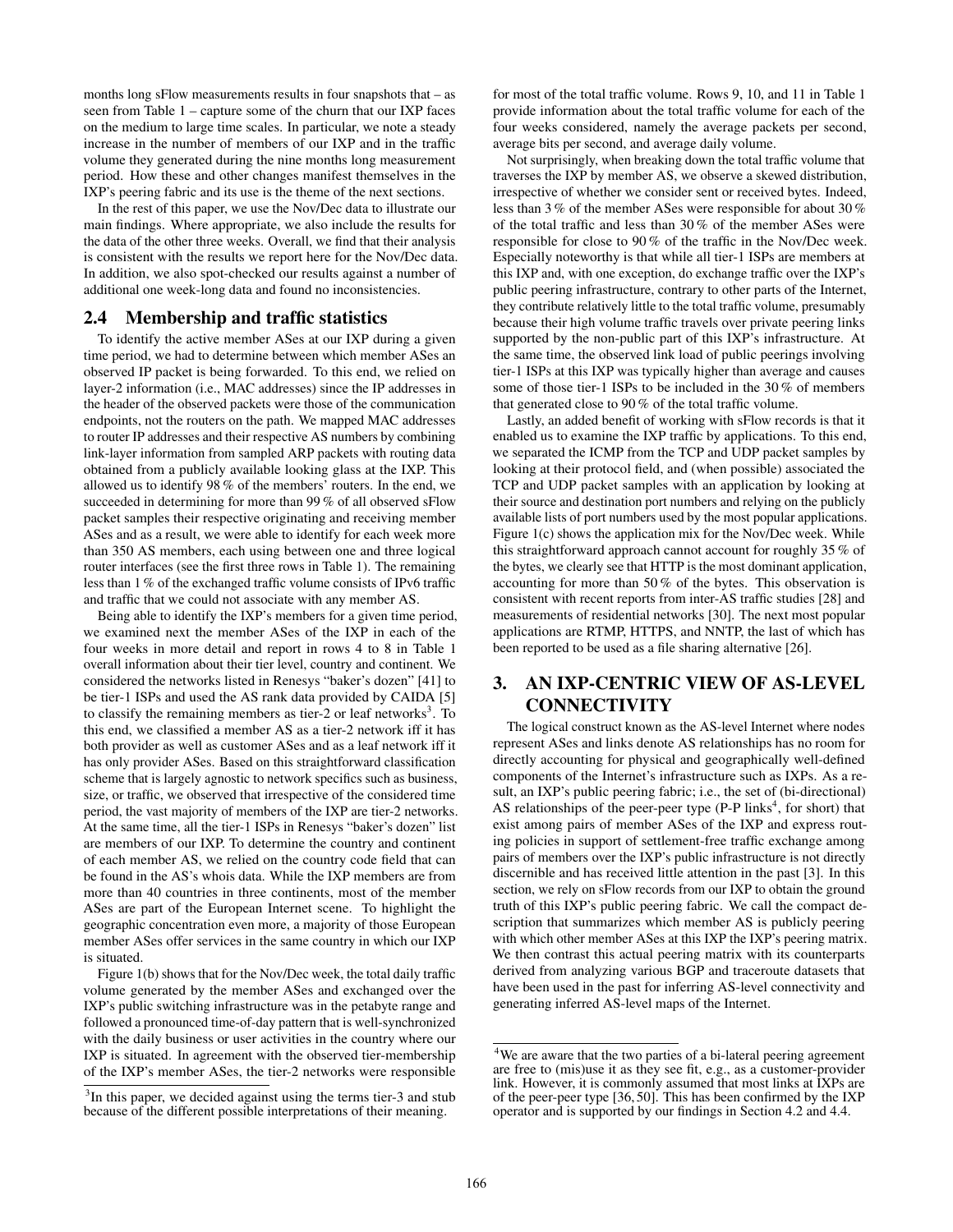# 3.1 Peering fabric seen from within the IXP

According to a commonly-used definition, two ASes are connected (at a particular time) in the logical AS graph if they can exchange routing information directly, i.e., without the help of an intermediary AS that provides transit, presumably for the purpose of exchanging IP traffic. In the case of our IXP where we know its topology (mapping of MAC and IP addresses to member ASes) and have access to its sFlow records, we use a more pragmatic definition and say that there exists a P-P link between a pair of member ASes if – during a given period of time – we see IP traffic being exchanged between these two member ASes over the IXP's public infrastructure. This pragmatic definition expresses our intention to focus on those P-P links of the IXP's peering fabric that matter; that is, carry actual IP traffic, e.g., BGP packets only in the case of backup links or IP packets generated by genuine application-level traffic. We call the thus-defined peering matrix the "ground truth" for our IXP as it provides the most useful and complete information about the actual status of the peerings between its member ASes.

After filtering the Nov/Dec sFlow records as described in Section [2](#page-1-0) and analyzing the resulting traffic, we found that out of a total of  $396 \times 395$  / 2 = 78,210 (bi-directional) P-P links that the 396 IXP member ASes could potentially establish at the IXP in that time period, more than 50,000 P-P links were actually established and were used to exchange IP traffic. This corresponds to a "peering rate" at our IXP or a "fill degree" of this IXP's (symmetric) peering matrix of about 67 %, meaning that on average, each member AS exchanges IP traffic over the IXP's public infrastructure with some 270 other member ASes. In total, the observed ground truth of this IXP's peering fabric with its more than 50,000 active P-P links is responsible for about 10 PB of traffic that traverses this IXP's public infrastructure daily. Next, we examine how well this IXP's actual peering matrix can be replicated when instead of relying on IXP-provided sFlow records, we are limited by measurements that do not involve the IXP and are obtained from outside the IXP.

## 3.2 Peering fabric seen from outside the IXP

In the past, BGP routing information (i.e., control-plane data) as well as traceroute measurements (i.e., data-plane information) have been widely used to analyze the structure and evolution of the AS-level Internet. Access to our IXP's actual peering fabric gives us a unique opportunity to evaluate how the various inferred peering matrices for this IXP that result from relying on these different IXP-external datasets compare to the IXP's ground truth.

In terms of BGP routing information, we relied on two wellknown sources, i.e., Route-Views (RV) [\[45\]](#page-11-15) and RIPE NCC (RIPE) [\[42\]](#page-11-16), and on a non-public dataset (NP). For RV and RIPE, we relied on all their available route collectors, and used both BGP table dumps and updates from the same period when the Nov/Dec sFlow records were collected. NP consists of BGP dumps collected from about 70 routers worldwide which receive BGP information from 724 different ASes also covering the full week. Table [2](#page-4-0) provides details about the total number of ASes from which the various datasets obtained BGP data and shows that despite varying significantly in magnitude, the three datasets are by and large complementary and contain routing information from almost 1,000 different ASes.

With respect to traceroute measurements, we used a dataset that resulted from a re-run of the targeted traceroute experiment described in [\[3\]](#page-11-12). This experiment was especially designed with the goal of discovering P-P links at IXPs and relied critically on the availability of publicly available traceroute-enabled looking glass (LG) servers throughout the Internet. The re-run was performed during Nov/Dec of 2011 using an updated list of available LG servers. The dataset we considered is derived from all traceroute probes launched as part

<span id="page-4-0"></span>

|  | Table 2: Overview of routing and looking glass datasets for |  |  |
|--|-------------------------------------------------------------|--|--|
|  | November. The numbers show P-P links.                       |  |  |

|                                                                           |            | Unique    |     | Visible |     | only in                             |
|---------------------------------------------------------------------------|------------|-----------|-----|---------|-----|-------------------------------------|
| Dataset                                                                   |            | LGs / ASN |     | links   |     | this dataset                        |
| RV                                                                        |            |           | 78  | 5,336   |     | 1,084                               |
| <b>RIPE</b>                                                               |            |           | 319 | 10.913  |     | 5,460                               |
| <b>NP</b>                                                                 |            |           | 723 | 3,419   |     | 684                                 |
| $RV+RIPE+NP$                                                              |            |           | 997 | 13.051  |     | 10.472                              |
| LG                                                                        |            | 821/148   |     | 4.892   |     | 2,313                               |
| $RV+RIPE+NP+LG$                                                           |            | 1,070     |     | 15,364  |     | 15,364                              |
| RV<br><b>RIPE</b><br><b>NP</b><br>$RV + RIPE + NP$<br>LG<br>RV+RIPE+NP+LG |            |           |     |         | п   | Visible<br>Invisible<br>Cannot-tell |
|                                                                           | 0.0<br>0.2 | 0.4       | 0.6 | 0.8     | 1.0 |                                     |
|                                                                           |            |           |     |         |     |                                     |

<span id="page-4-1"></span>Figure 2: Peering links and visibility in control/data plane (normalized by number of detected P-P links).

of this recent campaign and consists of all inferred P-P links that involve our IXP and have an associated high confidence level of representing actual P-P links at our IXP (see [\[3\]](#page-11-12) for details).

To systematically examine which P-P links at our IXP can and which cannot be discovered with the help of which IXP-external datasets, we classify these links into three categories. A visible P-P link is a P-P link that is observed both in the IXP-provided sFlow records and the IXP-external datasets (e.g., BGP or traceroute data). A P-P link is called an invisible P-P link if it is visible from the IXPprovided traffic data (i.e., IP packets traverse the link), but not visible from the IXP-external datasets. Lastly, a cannot-tell P-P link is a P-P link that is visible in BGP data but no traffic exchange is observed between the two member ASes in question from our IXP-provided data. This scenario is typical for private peering arrangements supported by the IXP's non-public infrastructure, but could also arise in those rare situations where a peering is not established at the IXP, or simply not visible in the traffic due to packet sampling. Note that the visible and invisible P-P links add up to the more than 50,000 P-P links that constitute the ground truth of our IXP's peering fabric. Furthermore, since the cannot-tell P-P links cannot be seen from the IXP-provided data, they are not a subset of either the visible or invisible peerings.

Using each of the IXP-external datasets, separately and in different combinations, Table [2](#page-4-0) gives *(i)* the total number of visible P-P links that can be seen from the different IXP-external data and *(ii)* the number of unique visible P-P links; that is, those P-P links that can only be seen from exactly one of the IXP-external datasets. When compared to the ground truth, we see that each of the IXPexternal datasets misses the vast majority of the observed links, and even when pooling all this available control- and data-plane information, we can still only account for a limited fraction of this IXP's actual peering fabric. A more detailed account of our findings is provided in Figure [2](#page-4-1) and illustrates the breakdown of the P-P links into the three different categories of P-P links introduced above. We observe that even when relying on all the available datasets, about 70 % of the P-P links at this IXP remain invisible.

#### 3.3 Some food for thought

A survey of the recent literature on measuring the AS-level Internet shows that as of late 2009, the total number of P-P links in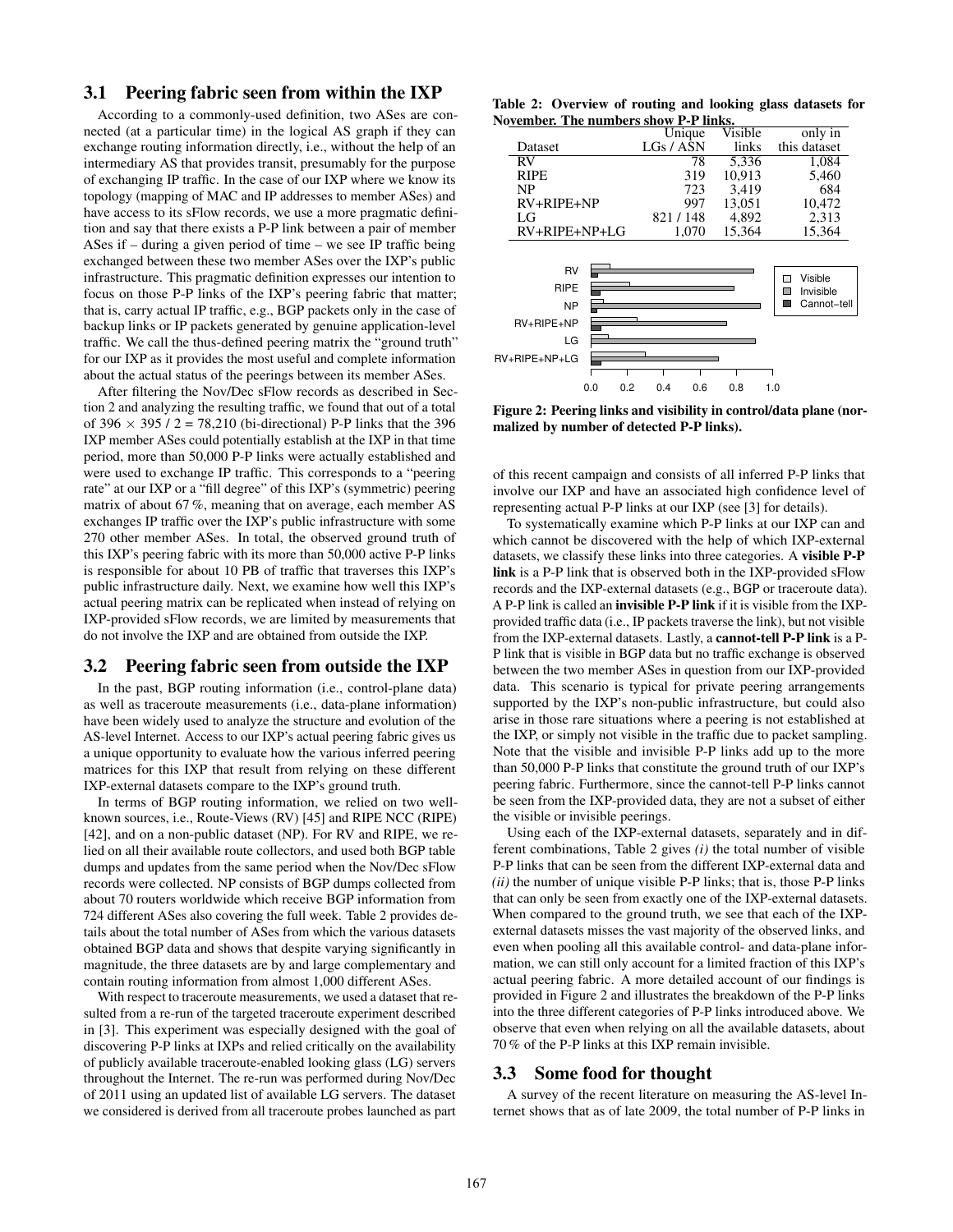

<span id="page-5-2"></span>Figure 3: Peering traffic and visibility in control/data plane (normalized by total traffic volume).

the entire Internet was estimated to be in the 35,000-45,000 range. The low end of this range results from adding to the 15,000-20,000 P-P links reported in [\[16\]](#page-11-17) the roughly 20,000 new P-P links that were discovered in [\[3\]](#page-11-12) and passed very strict validation criteria. The high end of this range is reported by Chen et al. [\[11\]](#page-11-3) who used less stringent criteria for validating newly detected P-P links. In stark contrast to these recent estimates, our above analysis shows that the more than 50,000 P-P links that we encountered in this single large European IXP exceed the total number of P-P links assumed to exist Internet-wide. In view of arguments that suggest that many of these P-P links at IXPs are not critical in topology inference [\[53\]](#page-11-18) or for understanding the evolution of the Internet, for example due to their possible role as backup links [\[16\]](#page-11-17), we use again our IXP as an example. We show in Figure [3](#page-5-2) the fraction of the total traffic traversing the IXP infrastructure that would not be accounted for if we only knew about the visible links; that is, the P-P links whose existence at this IXP can be inferred from the various BGP or traceroute data. Figure [3](#page-5-2) shows that when using these IXP-external datasets individually to infer the visible links, each of them misses between 56–78 % of the total traffic (in bytes or packets) handled by this IXP. Even when pooling all the IXP-external datasets, close to half of the total traffic would be missed, due to the large number of P-P links that are not seen. Therefore, trying to gain insight into the economic incentives and business reasons of the various member ASes of this IXP for establishing the encountered peering fabric would be very hard knowing the visible peerings only.

Table [2](#page-4-0) and Figure [2](#page-4-1) show why efforts to unveil the peering fabric at this IXP (or others) by using publicly available or even privately collected BGP data or relying on measurements obtained from carefully designed traceroute experiments are essentially doomed. The main reason is the well-known problem of vantage points [\[44\]](#page-11-19). On the one hand, as shown in [\[38\]](#page-11-4), the locations within the AS-level Internet of the monitors traditionally used to collect the widely-used BGP data provide a relatively accurate picture of the Internet ASlevel connectivity as far as AS links of the customer-provider type are concerned, reportedly missing less than 11,000 out of a total of about 94,000 of such links Internet-wide [\[11\]](#page-11-3). On the other hand, these monitors have hardly any visibility into the Internet's IXP substrate consisting of the various IXPs, their member ASes and the P-P links among them at those IXPs [\[37\]](#page-11-20) and thus miss the majority of those links. At the same time, even when trying to use traceroute measurements and launch probes from LG servers close to an IXP to a target in an AS "on the other side" of the IXP, due to AS-specific routing policies, there is no guarantee that the probes traverse the IXP and improve the discovery of P-P links at the IXP.

# <span id="page-5-0"></span>4. DIVERSITY OF THE IXP ECOSYSTEM

In this section, we take a closer look at our IXP's ecosystem; that is, its member ASes, the rich peering fabric we described in

Section [3,](#page-3-0) and various aspects of the traffic that is exchanged among the IXP's member ASes over this peering fabric.

#### 4.1 Member ASes

We have already noted that the traditional classification of networks into tiers says little about the nature and nothing about the business types of the networks that are members at this IXP (see Section [2\)](#page-1-0). Unfortunately, there is no readily available dataset which lets us determine the business type(s) of each member AS. Therefore, we manually examined the information available on each of the member ASes' web sites and present in Figure [4\(a\)](#page-6-1) their business type(s). Clearly, the business model of the member ASes differ significantly, and it is not uncommon to encounter member ASes that are in multiple business types. Focusing on their main business type, we further classified each of the member ASes as a *large ISP* (LISP), *small ISP* (SISP), *hosting/service and content distribution network* (HCDN), and an *academic and enterprise network* (AEN). A large ISP is providing transit, connectivity, eyeball access and additional services such as hosting or even content distribution. A small ISP is an access provider and may also provide transit services. Hosting and service providers are hosting content, either indirectly through providing web-space or rack-space to actual creators of content, or as content owners. Some of them also provide special services such as DNS. The AEN category comprises all networks that are solely used to connect enterprises and universities.

#### <span id="page-5-1"></span>4.2 Peering

For each of our IXP's member ASes, Figure [4\(b\)](#page-6-2) shows the number of its P-P links; that is, the number of other members with which it peers at this IXP. The member ASes are ordered (x-axis) according to our classification as introduced in Section [2](#page-1-0) (i.e., tier-1, tier-2, and leaf networks), with no particular order within the resulting groups. Figure [4\(b\)](#page-6-2) reveals an enormous diversity with respect to the number of peers – some member ASes peer only with a few other members, while others peer with almost all of them. In particular, we see that the tier-1 ISPs have a small number of P-P links, typically peering with less than 25 % of all member ASes. This observation is consistent with their stated intention of offering only restrictive peering (e.g., on peeringDB [\[39\]](#page-11-21), on the IXPs web site, or on the companies' web sites). Tier-1 ISPs apparently use the IXP, among other reasons, to augment their existing peerings, but need to do this with care because most other member ASes are either transit customers or potential transit customer for them.

Non-tier-1 members typically peer with a large number of other members, with about 71 % of the tier-2 and leaf member ASes peering with at least 70 % of the other members. Among the tier-2 and leaf networks (more than 96 % of the members), there are less than 10 % which peer with less than 25 % of all members. Tier-2 and leaf member ASes usually have an open peering policy, meaning that when asked what they look for in a peering, their answers are mainly performance and reducing transit costs. Some prefer selective over open peering policies, especially if setting some standards for a potential peer's network in terms of criteria such as traffic exchange ratio, geographic scope, backbone capacity, or traffic volume is in their interest. We find that most member ASes at this IXP use open peering policies and peer massively with other members. However, we also encounter ASes with open peering policies that do not peer with that many other members. Possible reasons for their low peering rate are *when* they joined the IXP, *if* they offer desirable content or *if* they provide Internet access to a significant number of eyeballs.

Figure [4\(b\)](#page-6-2) also shows a classification of the member ASes in the four business categories defined above: LISP, SISP, HCDN, and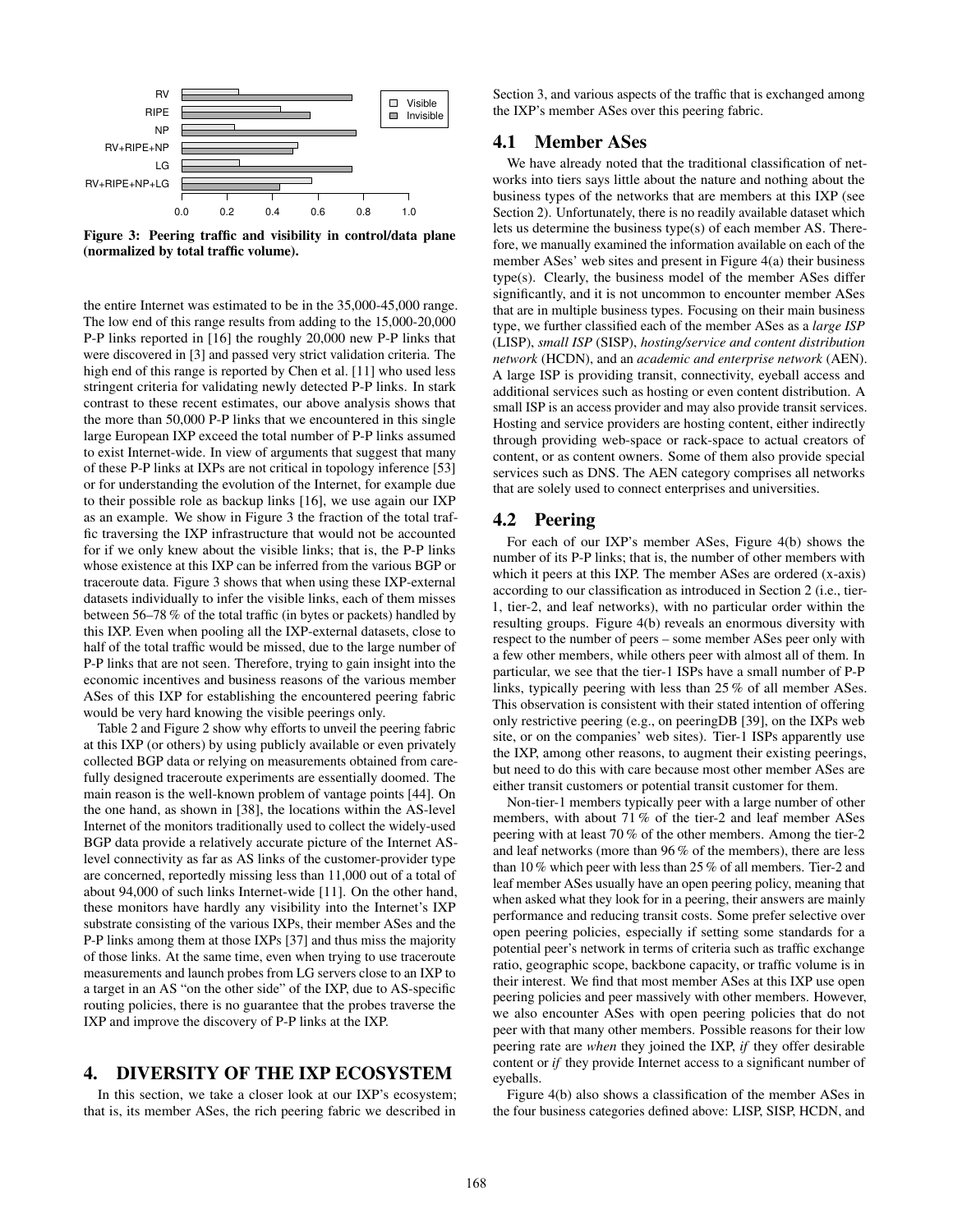<span id="page-6-1"></span>

Figure 4: Diversity in members: business type, number of peerings, and application mix exemplified by web-traffic.

AEN. Based on this classification, we find that in the LISP group, the member ASes with a small number of peerings are the tier-1 ISPs and those ISPs with a selective peering policy. In the HCDN group, the networks with a few peerings include some of the large players, but also small hosting providers (e.g., for banks or online games). The picture is less clear for the SISP group. In general, the observed large number of member ASes that have a large number of peers at this IXP is testimony for the ease with which member ASes can peer at this (and other) IXP. In fact, the findings of a recent survey [\[50\]](#page-11-14) provide compelling reasons – some 99 % of the surveyed peerings were a result of "handshake" agreements (with symmetric terms) rather than formal contracts, and an apparent prevalence of multi-lateral peering agreements; that is, the exchange of customer routes within groups of more than two parties.

# 4.3 Traffic

The contributions to the IXP's overall traffic by the individual member ASes is highly skewed, with the top 30 % of member ASes contributing close to 90 % of the overall IXP traffic. Examining in more detail the traffic volume that each member AS contributes to the IXP's overall traffic, we first investigate what role the traffic exchange ratio plays in establishing P-P links. To this end, we consider the traffic asymmetry across all peerings between any two member ASes and show in Figure [5\(a\)](#page-7-0) the empirical cumulative probability distribution of this asymmetry. For improved readability we only show the part of the curve for ratios up to 100:1 (75 % of all peerings). The figure reveals a high variability in terms of exchanged traffic between the two member ASes of a peering. Indeed, only 27 % of the links have a traffic ratio of up to 3:1 (see support lines), where a 3:1 ratio is often stated as a typical requirement in common formal peering agreements [\[35\]](#page-11-22). Moreover, for 8 % of the peerings the ratio exceeds 100:1, and for another 17 % we observe traffic in only one direction. Figure [5\(a\)](#page-7-0) also depicts the empirical cumulative probability distribution for the P-P links at this IXP involving only tier-1 ISPs and shows that these peerings are less asymmetric, with more than 33 % of them having a ratio below 3:1.

Figure [5\(b\)](#page-7-1) shows the traffic asymmetry of the member ASes (i.e., the ratio of outgoing bytes vs. incoming bytes of a given member AS). The traffic of 52 % of the member ASes is more or less symmetric and within the range of 1:3 to 3:1. However, a significant number of member ASes fall in the  $3:20$  to  $20:3$  range<sup>[5](#page-6-3)</sup>. In agreement with expectations, HCDNs have more outgoing than <span id="page-6-4"></span><span id="page-6-2"></span>incoming traffic, while the opposite is true for LISPs and SISPs. However, there are various exceptions to this rule, and we find HCDNs with significantly more incoming than outgoing traffic and LISPs and SISPs where the opposite holds true. Note that despite the significant diversity in the ratio of incoming and outgoing traffic, more than half of the member ASes that send most of the traffic also receive most of the traffic. Indeed, there is a 50 % overlap among the top 50 member ASes according to bytes sent and the top 50 member ASes according to bytes received.

We can also examine how similar or dissimilar the overall application mix (see Section [2\)](#page-1-0) is across all the IXP member ASes. For example, when computing for each member AS the fraction of HTTP/HTTPS traffic relative to the total number of bytes sent and received, we find in Figure [4\(c\)](#page-6-4) that this application mix differs significantly across the member ASes and follows almost a uniform distribution, indicating that without additional information, it would be difficult to predict which percentage of a member AS's traffic is HTTP. However, as soon as we include for example information about the member AS's business type, we observe that as expected, hosting providers and CDNs tend to send a larger fraction of HTTP traffic. However, rather unexpectedly, we also see more than 10 % of the hosting providers and CDNs with only marginal fractions of HTTP traffic. Closer inspection shows that these member ASes are primarily service providers that do not provide web content.

# <span id="page-6-0"></span>4.4 Prefixes

We next consider the prefix exchange ratio. For this purpose, we say that a prefix is *served* by a member AS if the member AS receives traffic for that prefix. Vice verse, we say that a prefix is *used* by a member AS if output traffic of its access router is destined toward that prefix. Figure [5\(c\)](#page-7-2) depicts a scatter-plot of the ratio of the number of prefixes used vs. the number of prefixes served by each member AS and provides clear evidence that the vast majority of the member ASes of our IXP use more than 10-times the number of prefixes they serve. Specifically, we see that hosting providers and CDNs have a tendency to serve a smaller number of prefixes but to use some two orders of magnitude more prefixes. Focusing on the ISPs, we can identify two groups. The first, larger group, serves a diverse but limited set of prefixes, from a few tens to a few thousands. The second, smaller group, serves and uses a large number of prefixes, some tens of thousands. Members that serve such large numbers of prefixes are likely acting as transit networks for other member ASes. However, we again observe exceptions to these general observations in almost all categories.

#### 4.5 Geographical aspects

Conventional wisdom about IXPs states that ASes join regional

<span id="page-6-3"></span><sup>5</sup>To illustrate, if we had a member AS that would only deliver content using 1,500 byte-sized packets, the ratio could be as bad as 1:58, assuming on average one ACK of 52 bytes for every two data packets of 1,500 bytes and no overhead for the TCP connection establishment.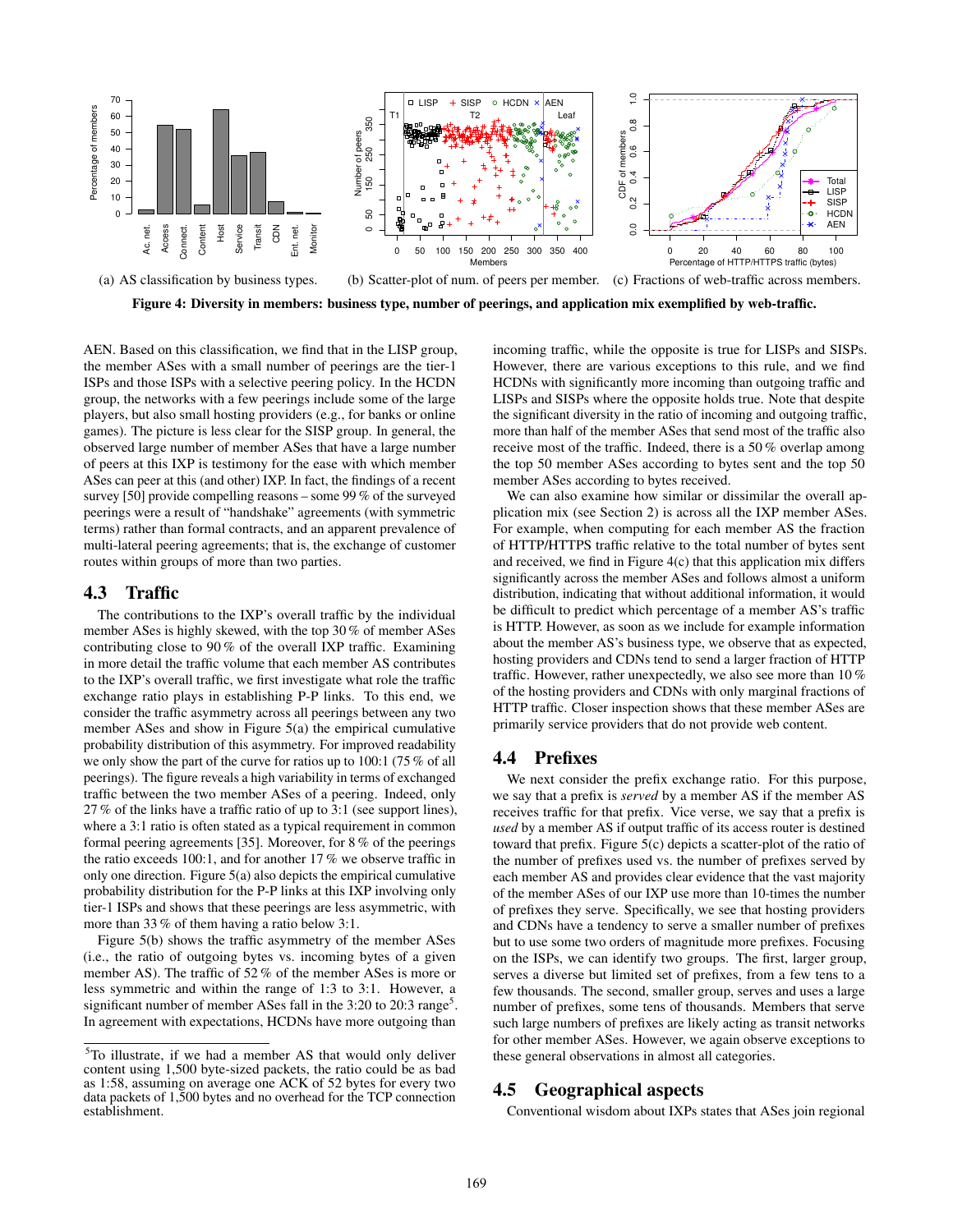<span id="page-7-0"></span>

<span id="page-7-1"></span>Figure 5: Diversity in traffic asymmetry and use of prefixes.



<span id="page-7-3"></span>Figure 6: Geographic distances of IP endpoints to IXP.

IXPs to exchange local traffic. To examine this general belief, we used the MaxMind GeoLite City database [\[31\]](#page-11-23) to identify the geographic coordinates of both source and destination IP addresses for each sampled packet. Despite known inaccuracies of this geolocation database, using it for the needs of this study is appropriate, as we are only interested in approximate distances at the country level [\[40\]](#page-11-24). Contrary to our expectations, we found that only 10 % of the traffic is exchanged within the country in which the IXP is situated, while another 26 % originates from that country, and another 3 % is destined for that country. However, when relaxing the geographic constraint and considering a geographic region within a radius of 2,000 km from our IXP, we confirm the local nature of IXP traffic – almost 80 % and 72 % of the traffic terminates and originates, respectively, within this relatively close proximity.

To better understand the geographic reach of our IXP, Figure [6](#page-7-3) depicts the density of the distances of traffic originated by member ASes in the LISP, SISP, and HCDN groups, weighted by byte volume. The distances shown in this figure are measured from the IP source address to the IXP, i.e., they represent the geographic range from which the IXP attracts traffic. We find that HCDNs have the largest fractions of very short distance traffic and at the same time the largest fraction of very long distance traffic–37 % of traffic volume with a distance larger than 5,000 km suggests the presence of significant intercontinental traffic. This indicates either mismatches in the IP address location [\[40\]](#page-11-24) and/or that some of the traffic is indeed being served from remote locations. Likewise, member ASes in the LISP group show strong presence at around 5,000 km, which is mainly contributed by a small number of large international ISPs. SISPs and AENs (not shown) typically send traffic from closer to the IXP than members in the other business groups.

<span id="page-7-2"></span>

<span id="page-7-4"></span>Figure 7: SVD-based 3D projection based on 12 features of the top 50 member ASes by bytes sent.

# 4.6 Tiers without tears

The above analysis highlights the diversity of the member ASes in terms of business types, the number of peerings, as well as their traffic characteristics. We have already seen indications that the traditional classification of networks by tiers cannot account for this observed diversity, mainly because it is agnostic to features of the member ASes such as their business type, traffic, peerings, prefixes, and geographic properties. Clearly, these and other features have the potential of painting a much more interesting and relevant picture of networks compared to what is possible knowing only the presence or absence of provider and customer networks.

In the rest of this section, we explore the possibility of combining some of these features and identify meaningful clusters. To this end, we consider 12 features in an attempt to characterize the member ASes' peerings and traffic characteristics: number of bytes sent, number of bytes received, number of peers, number of ASes and prefixes they send traffic to and receive traffic from, percentage of HTTP traffic that they send and receive, and 25-percentile of the distances from the traffic source to the destination, as well as from the IXP location to the destination for outbound traffic, and from the traffic source to the IXP location for inbound traffic.

We consider the Singular Value Decomposition [\[27\]](#page-11-25) (SVD) of the  $396 \times 12$  matrix and look at its projection into the 3D space defined by the three eigenvectors corresponding to the three largest singular values. Intuitively, the SVD produces a set of combined features (i.e., linear combinations of the original variables) so that the variability of the values of the first few combined features is maximized. Figure [7](#page-7-4) shows the resulting 3D figure as a scatter-plot.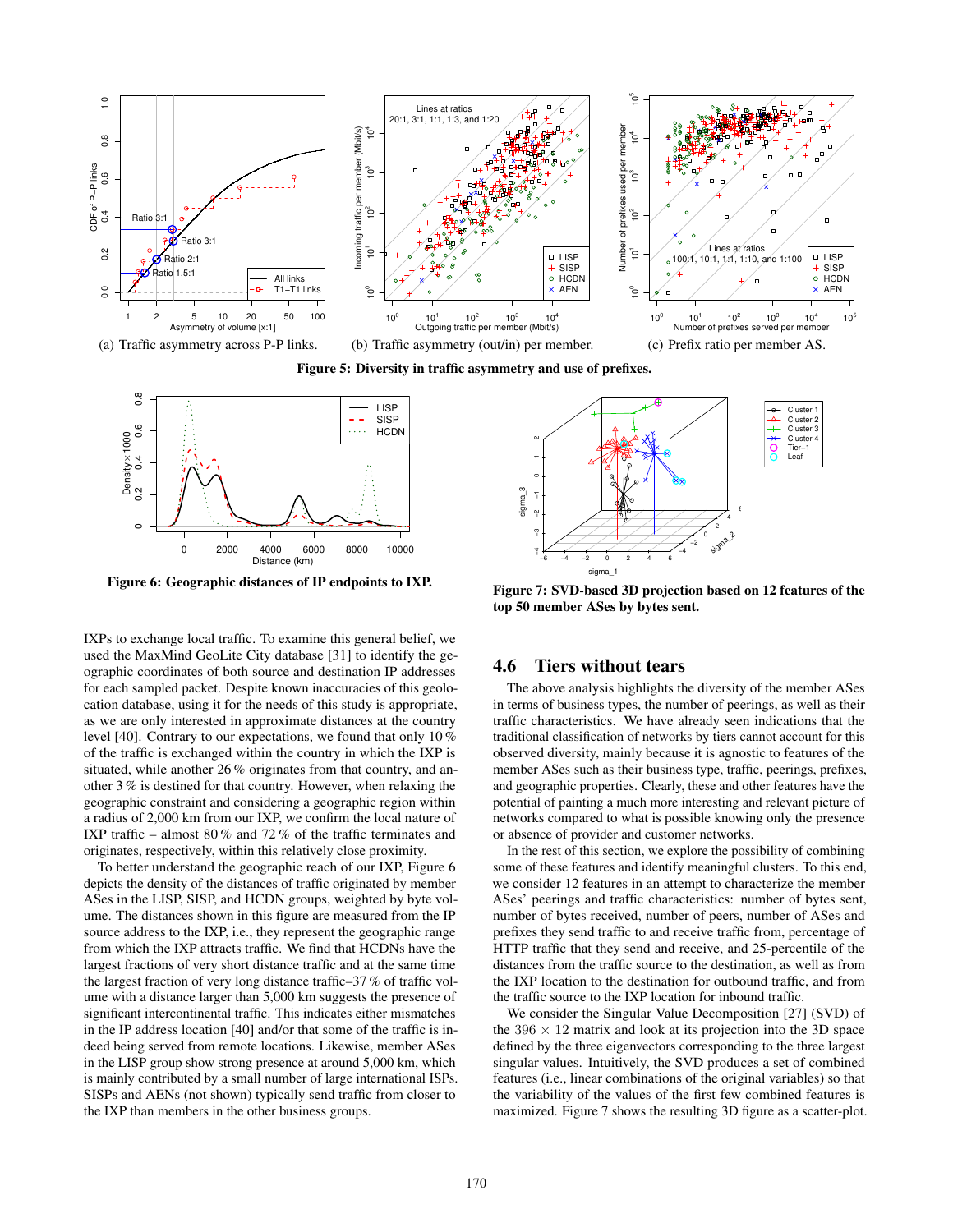To keep the number of points reasonable, we sub-selected the top 50 member ASes according to sent bytes. Similar plots result if we subselect according to number of bytes received or if we increase the number of member ASes to the top-100. In generating Figure [7,](#page-7-4) we repeatedly clustered the selected member ASes using the k-means clustering algorithm with random starting points into four clusters. Increasing or decreasing the number of clusters considered (i.e., value k) had no major impact on the nature of the results.

The output of this combined SVD/clustering method typically consists of one small cluster (~5 member ASes), two medium clusters (~10 member ASes) and one large cluster (~20 member ASes). When examining the clusters in more detail, we find that (i) the small cluster contains only large content and service providers, (ii) one of the medium cluster contains mainly small to medium ISPs that provide access to residential and enterprise customers and are all located in a country different from the IXP, (iii) the second medium cluster has mainly large ISPs and backbone networks that provide transit, and (iv) the big cluster has mainly data centers, big hosting providers, CDNs and some ISPs that provide web and server hosting. To highlight one such example clustering, we use in Figure [7](#page-7-4) different symbols and colors and connect the clusters with a spider and mark their centers by support lines. We view Figure [7](#page-7-4) as evidence that it is possible to classify an IXP's member ASes in ways that are practical and meaningful and respect the real-world diversity among networks that are critical elements of an IXP's ecosystem. Importantly, annotating the individual points in Figure [7](#page-7-4) with tier-information shows why conventional tier classification is uninformative and of little help when trying to understand the Internet ecosystem locally (i.e., at this IXP) or globally.

# <span id="page-8-0"></span>5. IXP TRAFFIC MATRIX

Many IXPs report up-to-date traffic statistics on their web sites, and some of the largest European IXPs show daily traffic volumes for their public switching infrastructure that have been consistently in the petabyte range for some time. In Section [2,](#page-1-0) we confirm this publicly available but little-known fact for our IXP. A breakdown of this overall traffic by member ASes can be compactly described by an IXP's traffic matrix that specifies for example the hourly or daily traffic volumes exchanged between all member ASes that have a P-P link at this IXP. Despite the many similarities with an ISP's intra-AS traffic matrix, we are not aware of any published research paper that has considered IXP-specific traffic matrices and their properties. This is largely a reflection of the attention that large ISPs (and big content) have received from researchers and an indication that IXPs have been viewed as relatively uninteresting in terms of their topology, traffic, and routing. As is the case with ISP-provided measurements for computing or inferring an ISP's intra-domain traffic matrix, access to IXP-provided data for studying IXP-specific traffic matrices is similarly critical, and we rely in the following on our IXP-provided sFlow measurements. We report below on a first-of-its-kind analysis of the actual traffic matrix of one of the largest IXPs worldwide, examine in detail properties such as the diurnal pattern, sparsity, and (approximately) low rank, and discuss possible applications of our findings in support of managing and operating a large IXP's infrastructure.

## 5.1 Temporal properties

We have seen in Section [2](#page-1-0) (see Table [1\)](#page-2-1) that during our nine months-long measurement period, the overall traffic seen by our IXP steadily increased, mainly due to a similarly steady increase in the number of its member ASes. In addition, Figure [1\(b\)](#page-2-2) shows that the total traffic volume over time is dominated by a pronounced timeof-day characteristic, where the observed diurnal cycle coincides with the daily business cycle in the country where this IXP is located. Such diurnal behavior has long been a trademark of the temporal nature of measured intra-domain ISP traffic matrices.

To explain this diurnal behavior for our IXP, note that *(i)* the tier-2 member ASes are responsible for a majority of the overall traffic (see Figure [1\(b\)\)](#page-2-2) *(ii)* the top-10 of these tier-2 member ASes generate much of the IXP's traffic (more than 33 %), and *(iii)* despite the tier-2 member ASes being a very heterogeneous group of networks, a majority of them cover the city, region, or country where our IXP is situated. Therefore, when plotting the incoming traffic volume for the top-10 receivers among the tier-2 member ASes in Figure [8\(a\),](#page-9-1) we see that the temporal behavior of their traffic is well-correlated with the overall traffic and well-aligned with the daily business cycle of the area where our IXP is located. An exception to this rule is the traffic of the two member ASes shown with solid lines in Figure [8\(a\)](#page-9-1) that are shifted by some 1–5 hours as a result of representing the traffic of ISPs serving geographic areas in different time zones, one in Europe and one outside of Europe. The traffic of the member AS plotted with dashed lines in Figure [8\(a\)](#page-9-1) visually reaches the bandwidth limits of its IXP network interfaces. We were able to confirm this observation by closer inspecting the sFlow records, which revealed that this particular member AS connects with five physical 10 Gbps links to the switching fabric of the IXP, thus it is indeed reaching its 50 Gbps capacity limit.

Knowing such temporal properties of an IXP's traffic matrix takes on a new meaning in an environment where innovation in the IXP marketplace in the form of new types of service offerings or refined routing policies is likely to increase the volatility and decrease the predictability of the traffic seen by the IXP. For example, in the presence of IXP port re-sellers, the IXP has limited visibility into the networks that use the re-seller as an intermediary and only indirect control over the traffic that these networks send or receive at the IXP. Similarly, members that can select prefix-specific peering to send certain traffic at certain times through the IXP instead of handing it off to their upstream provider(s) are likely to be a significant source for increased traffic volatility at IXPs. These are instances where a detailed understanding of the temporal dynamics of an IXP's traffic matrix will be critical for accurate prediction and successful root cause analysis of observed infrastructure performance problems.

# 5.2 Structural properties

A readily observable structural property of measured ISP-specific traffic matrices is their sparsity. The fact that generally only a small number of entries in these traffic matrices are populated or non-zero is largely due to a carefully planned network and complex routing decisions. In stark contrast, as reported in Section [3,](#page-3-0) with a "fill degree" of more than 65 %, our IXP-specific traffic matrix cannot be called sparse, and the main reason for this observed non-sparsity is economics. More precisely, an IXP's infrastructure and routing requirements are purposefully kept simple to facilitate easy network interconnection among member ASes, resulting in a rich peering fabric in support of traffic exchanges at the IXP between as many member ASes as dictated by "good" business practices.

Next, we examine how our IXP-specific traffic matrix compares to measured ISP-specific traffic matrices with respect to their widelyreported property of having approximately low rank. Recall that in SVD terminology, a matrix  $X$  of (algebraic) rank  $k$  has approximately or nearly low rank if only a small number  $k^* \ll k$  of the largest singular values are needed to well-approximate  $X$  by  $a k^* \times k^*$  matrix under a certain norm of the approximation error (see for example [\[52\]](#page-11-26) for details). In practice, to check if a matrix has approximately low rank, we consider its singular values  $\sigma_1 \geq \sigma_2 \geq \sigma_3 \geq \cdots \geq \sigma_n$ , compute the energy function defined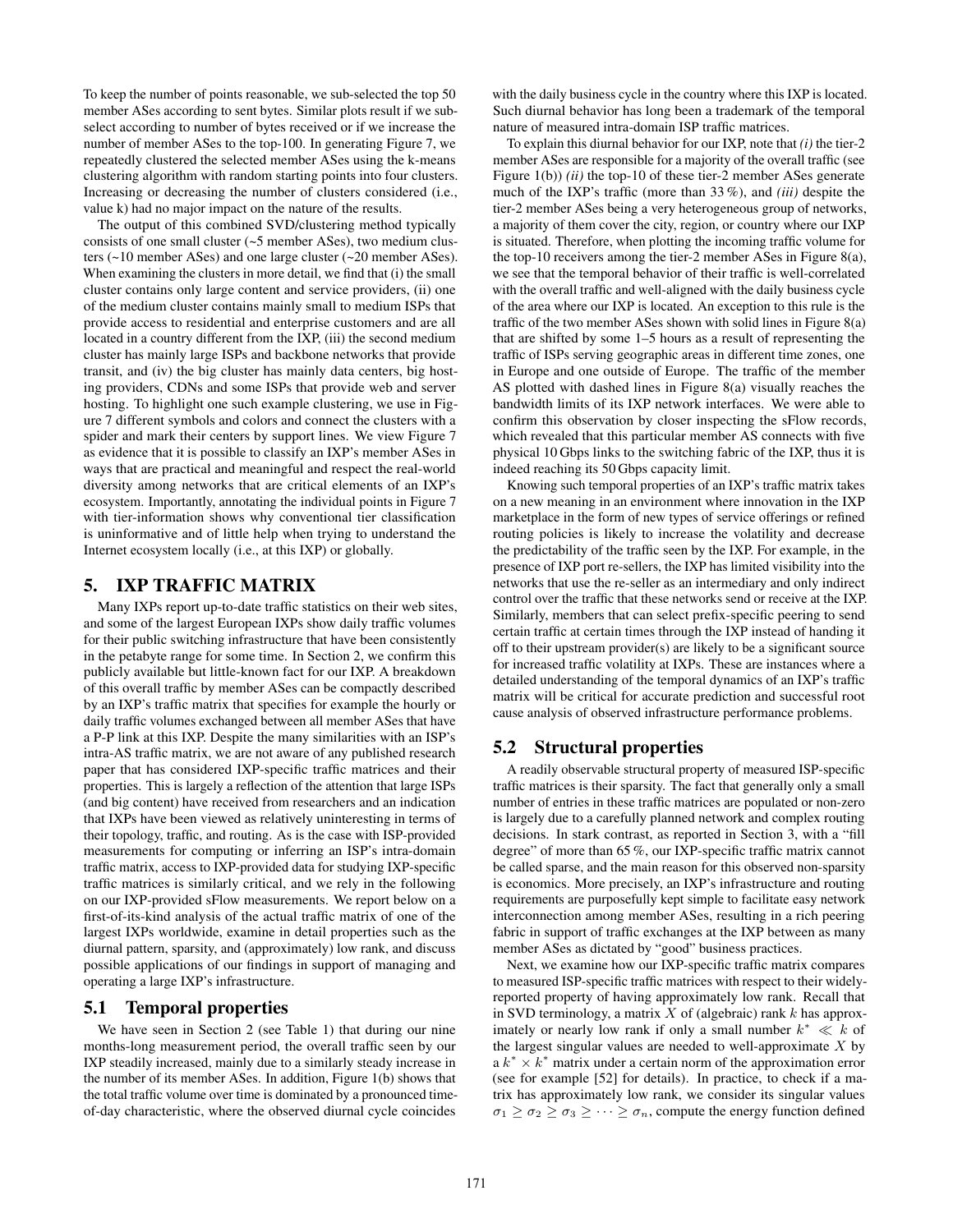<span id="page-9-1"></span>

<span id="page-9-2"></span>Figure 8: Traffic matrix properties.



of throwing more hardware at the problem to support the collection

<span id="page-9-3"></span>of maximal amounts of highly redundant data.

by  $f(k) = \left(\sum_{i=1}^k \sigma_i^2\right) / \left(\sum_{i=1}^n \sigma_i^2\right)$ , and find the smallest  $k^*$  that captures, say,  $\frac{95}{\%}$  of the total energy.

Plotting the energy  $f(k)$  as a function of k, Figure [8\(b\)](#page-9-2) shows the results of applying this method to a week-long traffic matrix (trace from Nov/Dec, thick line) and the corresponding seven daily traffic matrices (thin lines). In addition to confirming the approximately low rank of these traffic matrices (i.e., out of some 380 non-zero singular values, only the 22 largest are needed to capture 95 % of the energy), the plot also illustrates consistency among the week-long trace and the different daily traces. Similarly, recalling the applica-tion mix of the total traffic (see Figure [1\(c\)\)](#page-2-3), Figure [8\(c\)](#page-9-3) shows the approximately low rank nature of the week-long application-specific traffic matrices. We observe that the low rank nature becomes more pronounced as we consider, in order, HTTP, HTTPS, RTMP, and NNTP, even though all these application-specific traffic matrices have almost full rank. In fact, in the case of NNTP, a simple  $2 \times 2$ matrix can successfully capture most of the NNTP portion of the traffic in the entire original IXP-specific traffic matrix of size  $396 \times 396$ . Even for the case of RTMP, only a handful of singular values are needed to well approximate the portion of the overall traffic generated by this application. Another more specialized set of traffic matrices that also have approximately low rank can be constructed by considering only that portion of the overall IXP traffic that is produced by the top-50 member ASes (in terms of sent bytes) that were used as input to the clustering study described in Section [4](#page-5-0) (see Figure [7\)](#page-7-4) and ended up in one and the same cluster. A reason to examine such specialized traffic matrices is to look for any connection between the different business types that roughly specify these clusters and the low rank nature of the corresponding traffic matrices, and preliminary results (not shown here) suggest that the answer is affirmative.

While there are many other types of IXP-specific traffic matrices that can be considered, having approximately low rank is a common property among them and hints at the presence of enormous amounts of structure that is hidden in real-world IXP-specific traffic matrices and begs the question how this structure could possibly be exploited for practical purposes. One promising such application concerns efficient data acquisition. Specifically, as an IXP's infrastructure grows in terms of member ASes, peerings, and traffic, existing monitoring infrastructures that rely on increasingly lower sampling rate to keep up with the encountered growth in traffic may no longer be viable, especially in view of more stringent performance criteria that are promised by the IXP and typically require higher-resolution IXP measurements. The approximately low rank nature of IXP traffic matrices suggests a viable alternative whereby fewer but more intelligently collected (and hence more expensive) measurements can provide as much information as the current brute-force method

# <span id="page-9-0"></span>6. DISCUSSION

It is generally known and understood that BGP-based efforts for discovering P-P links in the AS-level Internet have somewhat limited success and provide at best a lower bound for the number of such links in the Internet [\[16\]](#page-11-17). However, that the number of P-P links at a single IXP exceeds even very recently reported such lower bounds [\[3,](#page-11-12) [11,](#page-11-3) [16\]](#page-11-17) has come as a big surprise. This and the realization that even when laboriously combining the most upto-date publicly available BGP data with hard-to-get non-public control-plane measurements and the latest available state-of-the-art data-plane measurements, our pooled data can only account for some 30 % of all known P-P links at our IXP begs the question how we can miss so many actual P-P links and why. Clearly, obscuring the existence of a "live" P-P link can occur with control-plane data (e.g., the route server from which BGP data is pulled not being close enough to the IXP) and with data-plane measurements (e.g., due to routing policies that prevent direct traffic exchange via an existing P-P link at the IXP and force traffic between two member ASes to take the upstream path). We plan to study the role of routing policies in hiding existing P-P links at IXPs as part of our future work and expect that an in-depth understanding of the root causes will suggest novel measurement experiments that have the potential of providing an accurate and near-complete peering matrix for each IXP and, in turn, an approximately valid snapshot of the AS-level Internet.

Irrespective of the reasons for the enormous number of encountered P-P links at our IXP, we have seen that the observed rich peering fabric by and large defies the well-known tiered structure of the Internet. As such, it is much more a reflection of the varied economic incentives and business benefits that drive the different member ASes to massively peer at this IXP and an indication of the ease with which such P-P links can be established. The resulting rich peering fabric supports massive direct interconnections or "shortcuts" as viable alternatives to sending traffic upstream and by and large agrees with recently reported findings of a "flattening" of the Internet. In fact, while some of our results are largely complementary to those of reported in [\[28\]](#page-11-9), they do provide a different perspective. Relying exclusively on IXP data (as compared to the use of non-IXP-only data), we use an analysis of the IXP members' business types and a port-based application classification of their traffic to observe a similar consolidation of content and applications. However, our explanation for this consolidation centers more around the discovered massive peerings among all kinds of networks at this IXP and relies less on the presence and formation of "hyper-giants".

While this "flattening" of the Internet can fully co-exist with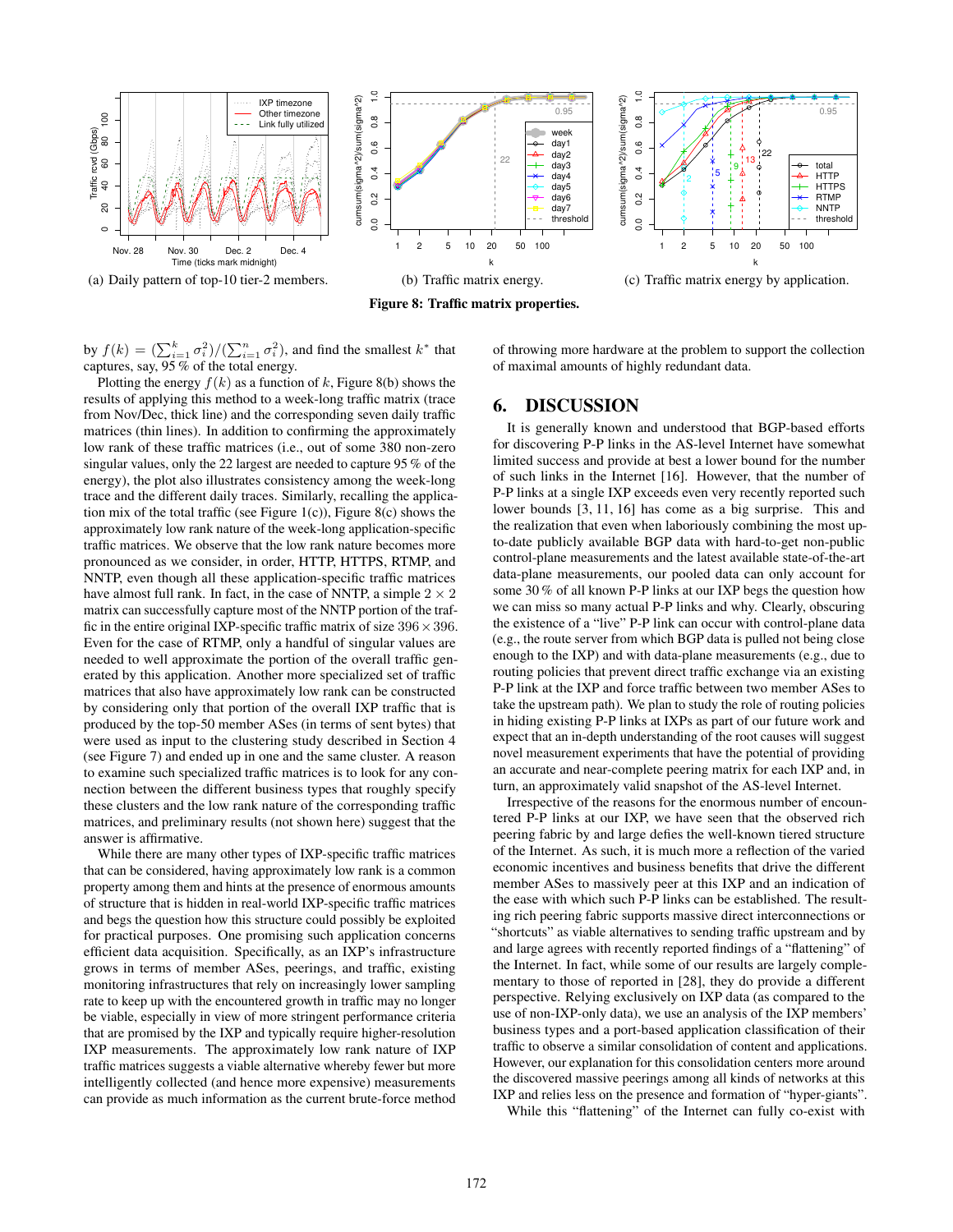the Internet's traditionally assumed hierarchical structure, our IXPspecific findings and the following cautious extrapolations to the Internet as a whole suggest an even more radical change in perspective of the AS-level Internet. Indeed, considering only the European IXP scene (see [\[18\]](#page-11-0) for details) and being conservative in using our large IXP as a baseline (i.e., assuming only a 50 % peering rate at IXPs), counting up the P-P links we expect to encounter at the four largest IXPs (with, say, 400 unique members each) and at the 10 next-largest IXPs (with, say, 100 unique members each), we obtain a realistic lower bound for the estimated number of P-P links for just the European portion of the Internet of some 200,000. This number is more than 100 % larger than the number of *all* AS links (i.e., customer-provider and peer-peer) in the entire Internet in 2010 as reported in [\[16\]](#page-11-17) or the number of *all AS links of the customer-provider type* Internet-wide in 2008 as reported in  $[11]^{6}$  $[11]^{6}$  $[11]^{6}$  $[11]^{6}$ .

Despite being extremely conservative, this estimate by itself should give reasons to pause. First, it indicates that there are easily an order of magnitude more P-P links in today's Internet than previously assumed. Second, contrary to conventional wisdom, there are many more P-P links in today's Internet than customer-provider type peerings, with twice as many being a conservative estimate. Third, judging from what we have seen at our IXP, most of these massive amounts of P-P links are of critical importance as they carry significant traffic. Given that past studies of the Internet peering ecosystem assumed exactly the opposite of what our findings support, there is a need for a major overhaul of the mental picture that our community has about the AS-level Internet, not only in terms of local and overall structure, but also with respect to its evolution in response to often rapidly changing business conditions locally at an IXP or within the larger Internet. In particular, we argue that assessing the "standing" of a network within the Internet's ecosystem has to account for network-specific features (e.g., business type) and some notion of traffic that this network is responsible for, either as a source, sink, or transit entity. This renewed focus on traffic requires novel approaches for the measurement, modeling, analysis, and inference of the Internet's inter-AS traffic matrix. Despite some initial efforts dealing with this matrix and a large body of existing work on intra-AS traffic matrices, the Internet inter-AS traffic matrix has remained a big enigma, but the availability of IXP-specific traffic matrices promises to invigorate research activities in this area.

# <span id="page-10-0"></span>7. RELATED WORK

Over the past years, the AS-level Internet has been a much-studied graph structure and continues to fascinate networking and nonnetworking researchers alike, though typically for different reasons. Instead of attempting to provide a necessarily incomplete overview of the existing literature on this topic, we refer the reader to a number of recent studies that serve as useful surveys [\[14,](#page-11-27) [16,](#page-11-17) [22,](#page-11-28) [44\]](#page-11-19). A majority of published research in this area has focused on measuring, inferring, modeling, and characterizing the AS-level Internet, often for the purpose of applying inferred AS graphs or carefully-tuned models to specific problems; e.g., [\[15,](#page-11-29) [17,](#page-11-30) [21,](#page-11-31) [32,](#page-11-32) [46\]](#page-11-33).

Given that as logical constructs, AS topologies have no explicit space for physical infrastructure components, IXPs have long been neglected and generally viewed as an unimportant "detail". This view has slowly started to change with the gradual realization of the existence of "hidden" links in the Internet AS topology [\[8,](#page-11-34) [12,](#page-11-35) [23,](#page-11-36) [24,](#page-11-37) [37,](#page-11-20) [51\]](#page-11-38). [\[3\]](#page-11-12) is the first traceroute-based study that purposefully targeted the existing IXPs worldwide. In conjunction

with improvements on the measurement side, there has also been an increasing awareness of the important role that IXPs play in the Internet ecosystem, e.g., see [\[6,](#page-11-39) [7,](#page-11-40) [48,](#page-11-41) [49\]](#page-11-42). Ironically, among network operators, this realization has been there pretty much from the beginning of the commercial Internet [\[25,](#page-11-43) [33,](#page-11-44) [34\]](#page-11-45), and there are signs that the research community is starting to give the Internet's IXP substrate the attention it deserves.

As far as traffic matrix research is concerned, despite some recent efforts [\[4,](#page-11-46) [9,](#page-11-47) [28,](#page-11-9) [44\]](#page-11-19), little (if anything) is known about the Internet's inter-domain or inter-AS traffic matrix. The pieces of this puzzle that have received most attention by researchers have been the tier-1 ISPs and their intra-domain traffic matrices (e.g., see [\[1,](#page-11-48) [10,](#page-11-49) [53\]](#page-11-18) and references therein). In fact, the latter have been a key ingredient for many ISP-critical tasks such as traffic engineering, capacity planning, and anomaly detection [\[20,](#page-11-50)[29,](#page-11-51)[43\]](#page-11-52). In stark contrast, when it comes to IXP-specific traffic matrices, only very recent work [\[6\]](#page-11-39) has considered peering and traffic trends through a longitudinal study of a small European IXP across a period of 14 years. However, no study has gone into the same level of details as for intra-domain ISP traffic matrices. As is the case with ISP-provided measurements for computing or inferring an ISP's intra-domain traffic matrix, access to IXP-provided data for studying IXP-specific traffic matrices is similarly critical and requires close collaborations with IXPs. For the work reported in this paper, we have been fortunate to be able to work closely with one of the largest IXPs worldwide.

# <span id="page-10-1"></span>8. CONCLUSION

Examining readily available public information about a number of large European IXPs shows that they are very similar, not only with respect to the make-up of their constituents (i.e., member ASes) and overall traffic volumes, but also in terms of offered services, underlying technologies, business models, and overall purpose. As such, access to detailed internal measurements from even just one such IXP can highlight the important role that these largely ignored entities play for the Internet as a whole and for the particular geographic regions where they are located.

To this end, we analyze in this paper a unique data set of nine months' worth of continuous sFlow measurements from one of the largest IXPs in Europe, and worldwide, and clarify in the process some common misconceptions that exist regarding IXPs and the AS-level Internet. These include, among others, that tier-1 ISPs do not peer at IXPs (they do), IXPs are not used for transit (they are), the number of peer-peer links in the Internet is small (it is at least an order of magnitude larger than what has been assumed), the number of customer-provider links in the Internet is much larger than the number of peer-peer links (there are easily twice as many peer-peer links than customer-provider links), and IXP peerings are mostly used for back-up (they are not). In particular, we examine in detail the peering fabric and traffic matrix of our IXP and show the existence of a very diverse ecosystem in terms of the member ASes' business types, peering strategies, traffic exchanges, and geographic coverage that mimics the Internet's AS ecosystem as a whole. We argue that these findings are a proof that the mental picture our community has about IXPs and the AS-level Internet is in much need for a major overhaul.

#### Acknowledgments

We want to express our gratitude towards the IXP for their generous cooperation and support. We thank Mario Sanchez (Northwestern University) for re-designing and re-running the traceroute experiment originally described in [\[3\]](#page-11-12) and for providing an up-to-date dataset (i.e., LG in Table [2\)](#page-4-0). We also thank our shepherd Sergey

<span id="page-10-2"></span> $6$ Note that the reported numbers involving customer-provider links are from the published literature and cannot be derived from our IXP data.